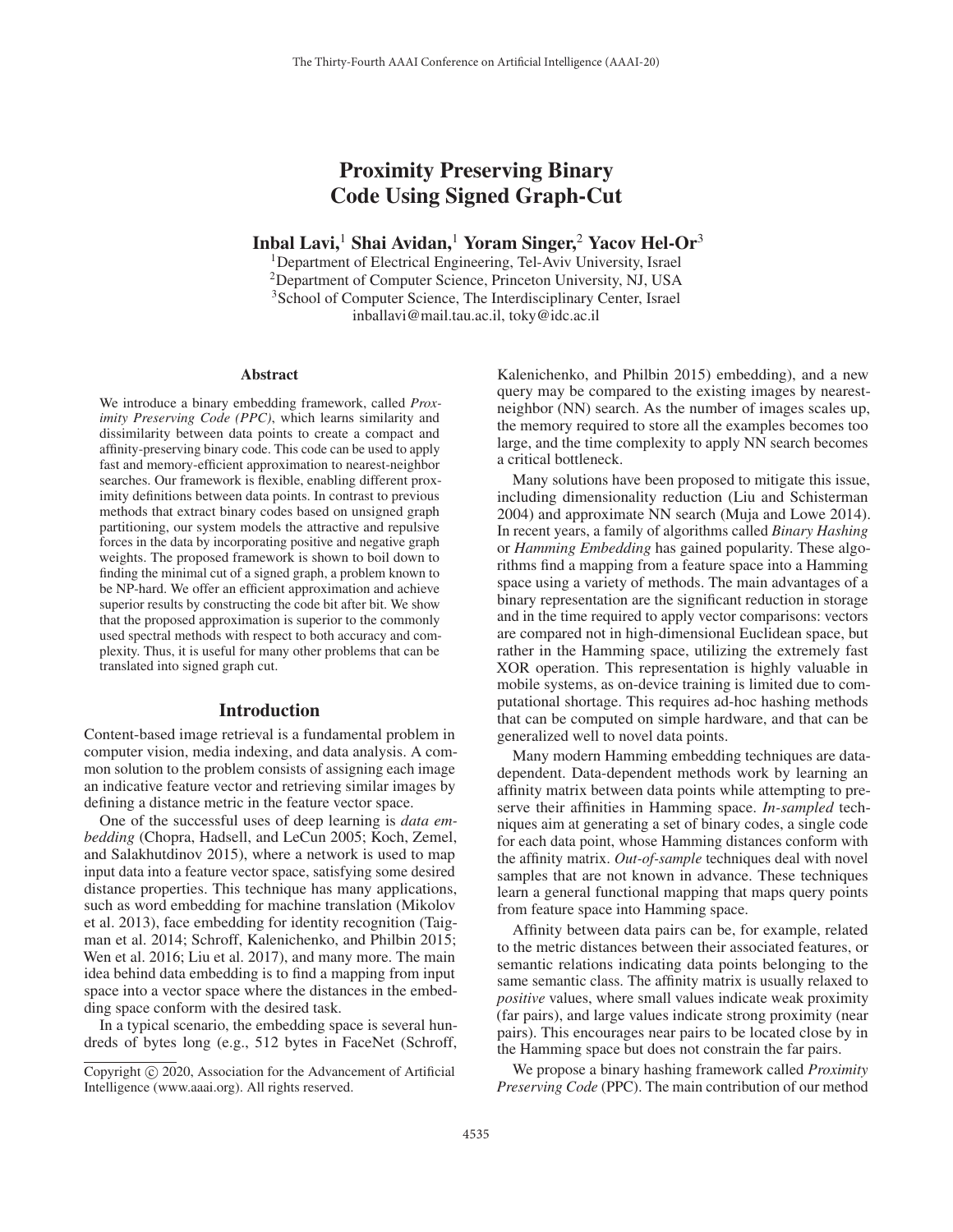is that the binary code is constructed based on positive and negative proximity values, representing attractive and repulsive forces. These forces properly arrange the points in the Hamming space while respecting the pairwise affinities. Our solution models this proximity as a signed graph, and the code is computed by finding the min-cut of the graph. This problem can be formulated as the *max-cut* problem (due to the negative values) and is known to be NP-hard (Alon and Naor 2004). We demonstrate that our approach is more accurate and memory-efficient as compared to state of the art graph-based embeddings.

## Previous Works

Previous works in Hamming embedding can be classified into two distinct categories: data-independent and data-dependent. Data-independent methods are composed of various techniques for dimensionality reduction or techniques for dividing the N-dimensional space into buckets with equal distributions. One of the most popular data-independent hashing methods is Locality Sensitive Hashing (LSH) (Datar et al. 2004). LSH is a family of hash functions that map similar items to the same hash bucket with higher probability than dissimilar items.

Data-dependent methods learn the distribution of the data in order to create accurate and efficient mapping functions. These functions are usually comprised of three elements: the hash function, the similarity measure, and an optimization criterion. Hash functions vary and include linear functions (Norouzi and Blei 2011), nearest vector assignment (He, Wen, and Sun 2013), kernel functions (Kulis and Darrell 2009), neural networks (Lin et al. 2015), and more. Similarity measures include Hamming distance and different variants of Euclidean or other compute-intensive distances that are precomputed for vector assignment (Jegou, Douze, and Schmid 2011). Optimization criteria mainly use variants of similarity preservation and code balancing. We will focus on binary hashing methods.

An influential work in binary hashing methods is Spectral Hashing (Weiss, Torralba, and Fergus 2009). This method creates code words {**c**i} that preserve the data similarity. By defining an affinity matrix  $W_{ij} = exp(-\frac{||x_i - x_j||^2}{\epsilon^2})$ <br>authors turn the bashing problems into a minimizati By defining an affinity matrix  $W_{ij} = exp(-\frac{||x_i - x_j||}{e^2})$ , the authors turn the hashing problems into a minimization of  $\sum_{ij} W_{ij} \|\mathbf{c}_i - \mathbf{c}_j\|^2$ , subject to:  $\mathbf{c}_i \in \{-1, 1\}^k$ ,  $\sum_i \mathbf{c}_i =$ **0** (code balancing), and  $\frac{1}{n} \sum_i \mathbf{c}_i \mathbf{c}_i^T = I$  (independence).<br>This minimization problem for a single bit can be cast as a This minimization problem for a single bit can be cast as a graph partitioning problem which is known to be NP-hard. A good approximation for this problem is achieved by using spectral methods. The code is obtained by computing the  $k$ eigenvectors corresponding to the smallest eigenvalues of the graph Laplacian of W and thresholding them at zero.

Liu et al. (2011) proposed the Anchor Graph Hashing, a hashing method utilizing the idea of a low-rank matrix that approximates the affinity matrix, to allow a graph Laplacian solution that is scalable both for training and out-of-sample computation. Shen et al. (2013) present Inductive Manifold Hashing, a method that learns a manifold from the data and utilizes it to find a Hamming embedding. They demonstrate their results with several approaches, including Laplacian

eigen-maps and t-SNE. Shen et al. (2015) and Liu et al. (2014) directly optimize the discrete problem, and employ discrete coordinate descent to achieve better precision on the graph problem. Scalable Graph Hashing with Feature Transformation (Jiang and Li 2015) uses a feature transformation method to approximate the affinity graph, allowing faster computation on large scale datasets. They also proposed a sequential approach to learn the code bit-by-bit, allowing for error-correcting of the previously computed bits. Li, Hu, and Nie (2017) revisit the spectral solution to the Laplacian graph and propose a spectral rotation that improves the accuracy of the solutions.

All of the above approaches formulate the graph Laplacian by defining an affinity matrix that takes into account the similarities between points in the training set. However, they do not address the dis-similarity, or push-pull forces in the data set. In this paper, we propose a binary embedding method that employs an affinity matrix of both positive and negative values. We argue that this type of affinity better represents the relationships between data points, allowing a more accurate code generation. The characteristics and the advantages of this work are as follows:

- Our code is constructed by solving a signed graph-cut problem, to which we propose a highly accurate solution. We demonstrate that the signed graph provides a better encoding for the forces existing in the coding optimization. We show that the commonly used spectral solution, which works well in the unsigned graph-cut problems, is unnecessary, costly, and inferior in this scenario.
- The code is computed one bit at a time, allowing for error correction during the construction of the hashing functions.
- We split the optimization into two steps. We first optimize for a binary vector representing the in-sample data, and then we fit the hashing functions to obtain accurate code for out-of-sample points.
- Our framework is flexible, allowing various proximity definitions, including semantic proximity. This can be useful for many applications, especially in low computation environments.

## Problem Formulation

We are given a set of *n* data points  $\mathcal{X} = {\mathbf{x}_1, \mathbf{x}_2, \cdots, \mathbf{x}_n}$ ,  $x_i \in \mathbb{R}^d$ , in some vector space, and a proximity relation between pairs of points  $(i, j) \in S$ , where  $S = \{1..n\} \times$ {1..n}. We assign each pair of points in <sup>S</sup> to be in the *Near* or *Far* group, according to some proximity measure. This proximity measure can have a semantic meaning, geometric meaning, or any other adjacency relation. Formally, we define

$$
\mathcal{N} = \{(i, j) \mid \mathbf{x}_i \text{ and } \mathbf{x}_j \text{ are in the same class}\}
$$

and

$$
\mathcal{F} = \{(i, j) \mid \mathbf{x}_i \text{ and } \mathbf{x}_j \text{ are in different classes}\}
$$

Note that  $N$  and  $\mathcal F$  induce a partition of  $\mathcal S$  into two disjoint sets:  $\mathcal{N} \cup \mathcal{F} = \mathcal{S}$  where  $\mathcal{N} \cap \mathcal{F} = \emptyset$ .

In a classification scenario, for example, two points belonging to the same class will be defined as *Near*; otherwise,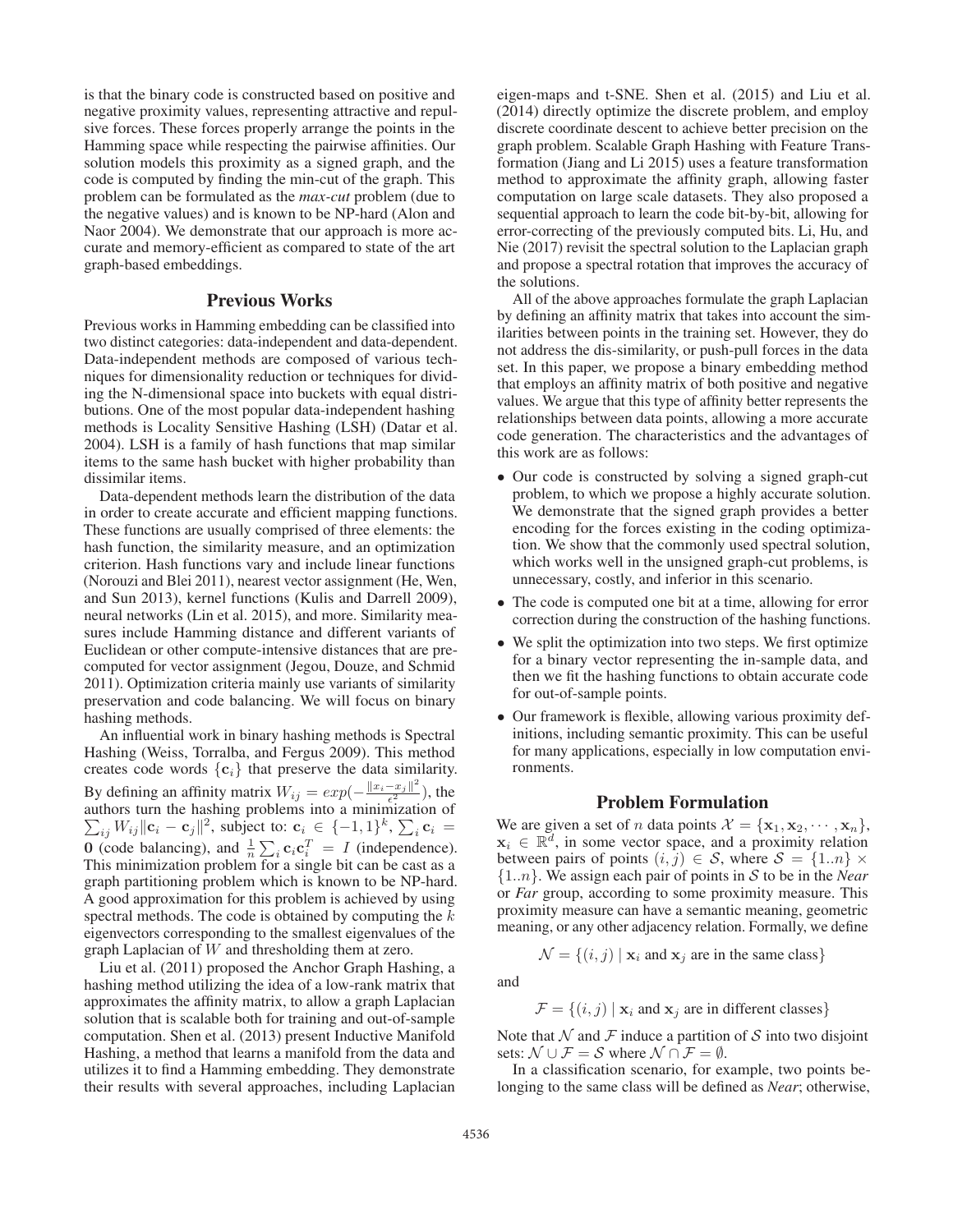

Figure 1: (a) PPC algorithm overview. To compute the  $t^{th}$  bit, we first find the optimal  $\alpha$  for the existing code ( $t - 1$  bits), then compute a new bit b by minimizing the loss  $\mathcal{E}$ . For this bit, we compute a bin compute a new bit **b** by minimizing the loss  $\mathcal{E}$ . For this bit, we compute a binary classifier  $h^t(\mathbf{x})$  that is used as the t<sup>th</sup> hashing function (b) Illustration of an unsigned graph (left) ys a signed graph (rig function. (b) Illustration of an unsigned graph (left) vs. a signed graph (right) describing the same relations between nodes. The graph edges in green (solid line) are edges with positive weights, and the red (dashed lines) are edges with negative weights. The line thickness indicates the weight magnitude.

they will be defined as *Far*. Another example of an adjacency matrix is a neighborhood of a certain radius. For a distance metric  $d_{ij} = d(\mathbf{x}_i, \mathbf{x}_j)$  in  $\mathbb{R}^d$  and a given radius r we define:

$$
\mathcal{N} = \{(i, j) \mid d_{ij} \le r\} \text{ and } \mathcal{F} = \{(i, j) \mid d_{ij} > r\} \quad (1)
$$

Denote the p-length binary code of point  $x_i$  by  $c_i \in$  $\{\pm 1\}^p$ . Our goal is to find *n* binary codes  $\{\mathbf{c}_i\}_{i=1}^n$  that satisfy the following two requirements. the following two requirements:

- *Compactness*: The length of the code should be short, i.e., p should be as small as possible.
- *Proximity Preserving*: The binary code should preserve the proximity of  $X$ . That is, there exists a constant  $\alpha$ s.t.  $d_H(c_i, c_j) \leq \alpha$  for each pair  $(i, j) \in \mathcal{N}$ , and  $d_H(\mathbf{c}_i, \mathbf{c}_j) > \alpha$  for each  $(i, j) \in \mathcal{F}$ , where  $d_H(\cdot, \cdot)$  stands for the Hamming distance between two binary codes<sup>1</sup>:

$$
d_H(\mathbf{c}_i, \mathbf{c}_j) = \sum_{k=1}^p (1 - \mathbf{c}_i[k]\mathbf{c}_j[k]) = (p - \mathbf{c}_i^T \mathbf{c}_j).
$$

It can be shown that if proximity relationships are determined according to  $\ell_1$  or  $\ell_2$  distance between points in  $\mathbb{R}^d$ , the *Proximity Preserving* requirement can be fully satisfied using large enough codes (i.e.,  $p$  is large). However, due to the compactness requirement, we want to relax the proximity preserving requirement and try to find an optimal code for a given code length.

Denote a *proximity label*,  $y_{ij}$ , associated with each pair of points  $(i, j) \in S$ :

$$
y_{ij} = \begin{cases} +1 & \text{if } (i,j) \in \mathcal{N} \\ -1 & \text{if } (i,j) \in \mathcal{F} \end{cases}
$$

For a given value  $\alpha > 0$  we define:

$$
z_{ij} = y_{ij}(\alpha - d_H(\mathbf{c}_i, \mathbf{c}_j)). \tag{2}
$$

We would like that for each pair  $(i, j)$ ,  $z_{ij} \geq 0$ , and accord-<br>ingly we define a loss function: ingly we define a loss function:

$$
l(z_{ij}) = \begin{cases} 1 & \text{if } z_{ij} < 0\\ 0 & \text{otherwise} \end{cases}
$$
 (3)

The empirical loss for the entire set reads:

$$
\mathcal{E}(\{y_{ij}\}, \{\mathbf{c}_i\}) = \min_{\alpha} \sum_{(i,j) \in \mathcal{S}} l(z_{ij})
$$
 (4)

This loss penalizes pairs of points that are mislabeled, that is, pairs of points in  $F$  whose Hamming distance is smaller than  $\alpha$ , or pairs of points in N whose Hamming distance is larger than  $\alpha$ .

Definition 1 (Proximity Preserving Code). *Given a set of data points* X *along with their proximity labels,*  $\{y_{ij}\}\$ *, a* Proximity Preserving Code *(PPC) of length* p *is a binary*  $code$ ,  $\{c_i\}_{i=1}^n$ ,  $\mathbf{c}_i \in \{\pm 1\}^p$ , that minimizes  $\mathcal{E}(\{y_{ij}\}, \{\mathbf{c}_i\})$ .

In the following we describe the procedure to generate the PPC. In particular, we show that finding PPC for a given set of points boils down to applying an integer low-rank matrix decomposition. We provide two possible approximated solutions and show their connection to the minimum signed graph-cut problem. Finally, we provide a solution for extracting hashing functions for out-of-sample data points.

#### Proximity Preserving Code

Recall the definition of  $z_{ij}$  (Equation 2):  $z_{ij} = y_{ij} (\alpha$  $d_H(c_i, c_j)$ ). Substituting the Hamming distance into this expression we get:

$$
z_{ij} = y_{ij} \left( \alpha - \left( p - \mathbf{c}_i^T \mathbf{c}_j \right) \right) = y_{ij} \left( \mathbf{c}_i^T \mathbf{c}_j - \beta \right) \quad (5)
$$

where we define  $\beta = p - \alpha$ .

To simplify notations we define a *code matrix* C ∈  $\{\pm 1\}^{p \times n}$  by stacking the code words along its columns:

$$
C = \begin{pmatrix} | & | & & | \\ \mathbf{c}_1 & \mathbf{c}_2 & \cdots & \mathbf{c}_n \\ | & | & | & & | \end{pmatrix}
$$

Similarly we define

$$
B = C^T C \quad \text{where} \quad B_{ij} = \mathbf{c}_i^T \mathbf{c}_j
$$

Equation 5 can now be defined over the entries of matrix  $B$ :

$$
z_{ij} = y_{ij}(B_{ij} - \beta)
$$

<sup>&</sup>lt;sup>1</sup>In fact, this definition is twice the Hamming distance, but we stick with it for sake of clarity.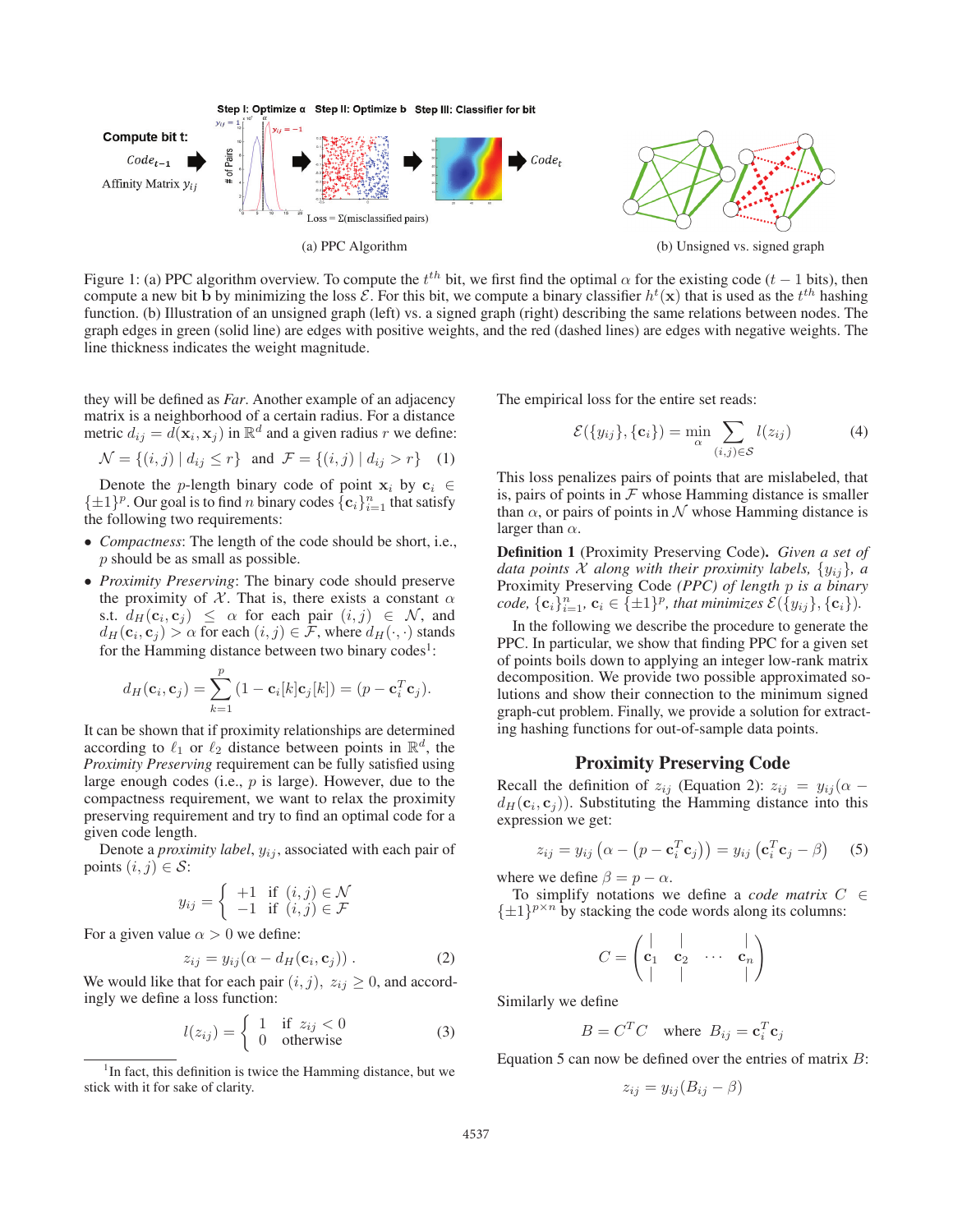and the total loss (Equation 4) is:

$$
\mathcal{E}(\{y_{ij}\},B) = \min_{\beta} \sum_{ij} l(z_{ij})
$$
 (6)

Denote by  $\mathbf{b}^k$  the **rows** of C (similarly, the columns of  $C^T$ ) such that

$$
C^{T} = \begin{pmatrix} | & | & | \\ \mathbf{b}^{1} & \mathbf{b}^{2} & \cdots & \mathbf{b}^{p} \\ | & | & | & | \end{pmatrix}
$$

Each  $\mathbf{b}^k \in {\{\pm 1\}}^n$  is a vector representing the  $k^{th}$  bit of all the code words (*n* words). The matrix  $B = C<sup>T</sup>C$  can now be represented as a linear sum of  $n \times n$  matrices:

$$
B = \sum_{k=1}^{p} \mathbf{b}^{k} \mathbf{b}^{k}^{T} = \sum_{k=1}^{p} B^{k}
$$
 (7)

where  $B^k = \mathbf{b}^k \mathbf{b}^{k^T}$  is a rank-1 matrix extracted from the  $k<sup>th</sup>$  bit of the code words. Thus, each additional bit can either increase the rank of matrix  $B$  or leave it the same. Our goal then is to find a low rank matrix  $B = C<sup>T</sup>C$ , minimizing the loss defined in Equation 6.

The minimization function defined in Equation 6 introduces a combinatorial problem which is NP-hard. Therefore we relax the binary loss function and re-define it using a logistic loss function:

$$
l(z_{ij}) = \tilde{\ell}(y_{ij}(B_{ij} - \beta))
$$

where  $\tilde{\ell}(z) = \ln(1 + e^{-z})$ . The relaxed total loss is therefore

$$
\mathcal{E}(\{y_{ij}\},B) = \min_{\beta} \sum_{ij} \tilde{\ell}(y_{ij}(B_{ij} - \beta))
$$
 (8)

## Bit Optimization

In the proposed process we generate the codes for  $n$  data points in a sequential manner, bit after bit. In the following we detail the minimization process for bit  $k$ . This is also illustrated in Figure 1a.

At this step we assume that  $k - 1$  bits of PPC code have already been generated. Denote

$$
B^{1:k} = \sum_{\ell=1}^k B^{\ell} \text{ where } B^{\ell} = \mathbf{b}^{\ell} \mathbf{b}^{\ell}^T.
$$

For the  $k^{th}$  bit, we minimize Equation 8 with respect to  $B^k$ and  $\beta$  as follows:

$$
\mathcal{E}^{k} = \sum_{ij} \tilde{\ell}(y_{ij} (B_{ij}^{1:k-1} + B_{ij}^{k} - \beta))
$$
 (9)

Note that  $B_{ij}^{1:k-1}$  is already known at step k. As mentioned above,  $\mathcal{E}^k$  is minimized using alternate minimization, described below.

## Step I - optimizing  $\beta$ :

 $\mathcal{E}^k$  is convex with respect to  $\beta$ , so any scalar search is applicable here. Since the loss  $\tilde{\ell}(z)$  is nearly linear for  $z \leq 0$ , a fast yet sufficiently accurate approximation for  $\beta$  is to choose

the value that equates the number of misclassified pairs in the N and F sets. For the current code  $\{\mathbf{c}_i\}_{i=1}^n$ ,  $\mathbf{c}_i \in \{\pm 1\}^{k-1}$ , and a constant value  $\alpha$  define the misclassified sets: and a constant value  $\alpha$ , define the misclassified sets:

$$
E_N(\alpha) = \{(i, j) \mid (i, j) \in \mathcal{N} \text{ and } d_H(\mathbf{c}_i, \mathbf{c}_j) > \alpha\}
$$
  
d similarly

and similarly

$$
E_F(\alpha) = \{(i, j) \mid (i, j) \in F \text{ and } d_H(\mathbf{c}_i, \mathbf{c}_j) \le \alpha\}
$$

 $E_F(\alpha) = \{(i, j) | (i, j) \in F \text{ and } d_H(\mathbf{c}_i, \mathbf{c}_j) \leq \alpha\}$ <br>The value of  $\alpha$  is set such that the cardinality of the two sets is equal, i.e., the  $\hat{\alpha}$  that satisfies:

$$
|E_N(\hat{\alpha})| = |E_F(\hat{\alpha})| \tag{10}
$$

and accordingly  $\hat{\beta} = (t - 1) - \hat{\alpha}$ . This is visualized in Step I of Figure 1a. We show a histogram of the near pairs of I of Figure 1a. We show a histogram of the near pairs of samples in blue and the far pairs in red, and  $\alpha$  is the vertical black line thresholding the Hamming distance.

## Step II - optimizing  $\mathbf{b}^k$ :

For the evaluated  $\hat{\beta}$ , Equation 9 becomes:

$$
\mathcal{E}^k = \sum_{ij} \tilde{\ell}(y_{ij} (B_{ij}^{1:k-1} + B_{ij}^k - \hat{\beta}))
$$

$$
= \sum_{ij} \tilde{\ell}(y_{ij} (B_{ij}^k + \gamma_{ij}^{k-1}))
$$

where we define  $\gamma_{ij}^{k-1} = B_{ij}^{1:k-1} - \hat{\beta}$ . In a forward greedy selection process, we approximate the potential decrease in the loss using the gradient. Our goal is to find  $B<sup>k</sup>$  that minimizes  $\mathcal{E}^k \approx \mathcal{E}^{k-1} + \Delta \mathcal{E}^k$  or alternatively maximizes  $-\Delta \mathcal{E}^k$  where:

$$
-\Delta \mathcal{E}^k = -\sum_{ij} \frac{\partial \mathcal{E}^k}{\partial B_{ij}^k} B_{ij}^k = -\sum_{ij} \tilde{\ell}'(y_{ij} \gamma_{ij}^{k-1}) y_{ij} B_{ij}^k
$$

where  $\tilde{\ell}'$  stands for the derivative of the logistic loss function  $\tilde{\ell}'(z) = -1/(1 + e^z).$ 

Defining  $w_{ij} = -y_{ij} \tilde{\ell}'(y_{ij} \gamma_{ij}^{k-1})$ , we arrive at the following maximization problem:

$$
\max_{B^k} \sum_{ij} w_{ij} B^k_{ij} = \max_{\mathbf{b}^k} \sum_{ij} w_{ij} \mathbf{b}^k[i] \mathbf{b}^k[j]
$$

where the maximization is taken over all entries of  $\mathbf{b}^k \in$  $\{\pm 1\}^n$ . For the sake of simplicity we omit the superscript  $\hat{k}$  and denote  $\mathbf{b}^k$  by  $\mathbf{b}$ . Collecting  $\{w_{ij}\}\$ into matrix W, s.t.  $W(i, j) = w_{ij}$ , the above maximization can be simply expressed in a matrix form:

$$
\hat{\mathbf{b}} = \underset{\mathbf{b}}{\operatorname{argmax}} \, \mathbf{b}^T W \mathbf{b} \quad \text{s.t. } \mathbf{b} \in \{\pm 1\}^n \tag{11}
$$

If the weight matrix W was all positive (all entries are positive values), this problem can be interpreted as a graph min-cut problem. In our problem, however, the matrix W is comprised of both positive and negative values, indicating pairs  $(i, j)$  that are properly and improperly assigned as near or far according to the code computed. This is termed in the literature a *signed min-cut* problem which is equivalent to the *max-cut* problem whose solution is NP-hard.

In the proposed solution we start with an initial guess for the bit vector **b** and improve it by using a forward greedy selection scheme. We present two iterative approaches for the selection scheme: *vector update* and *bit update*.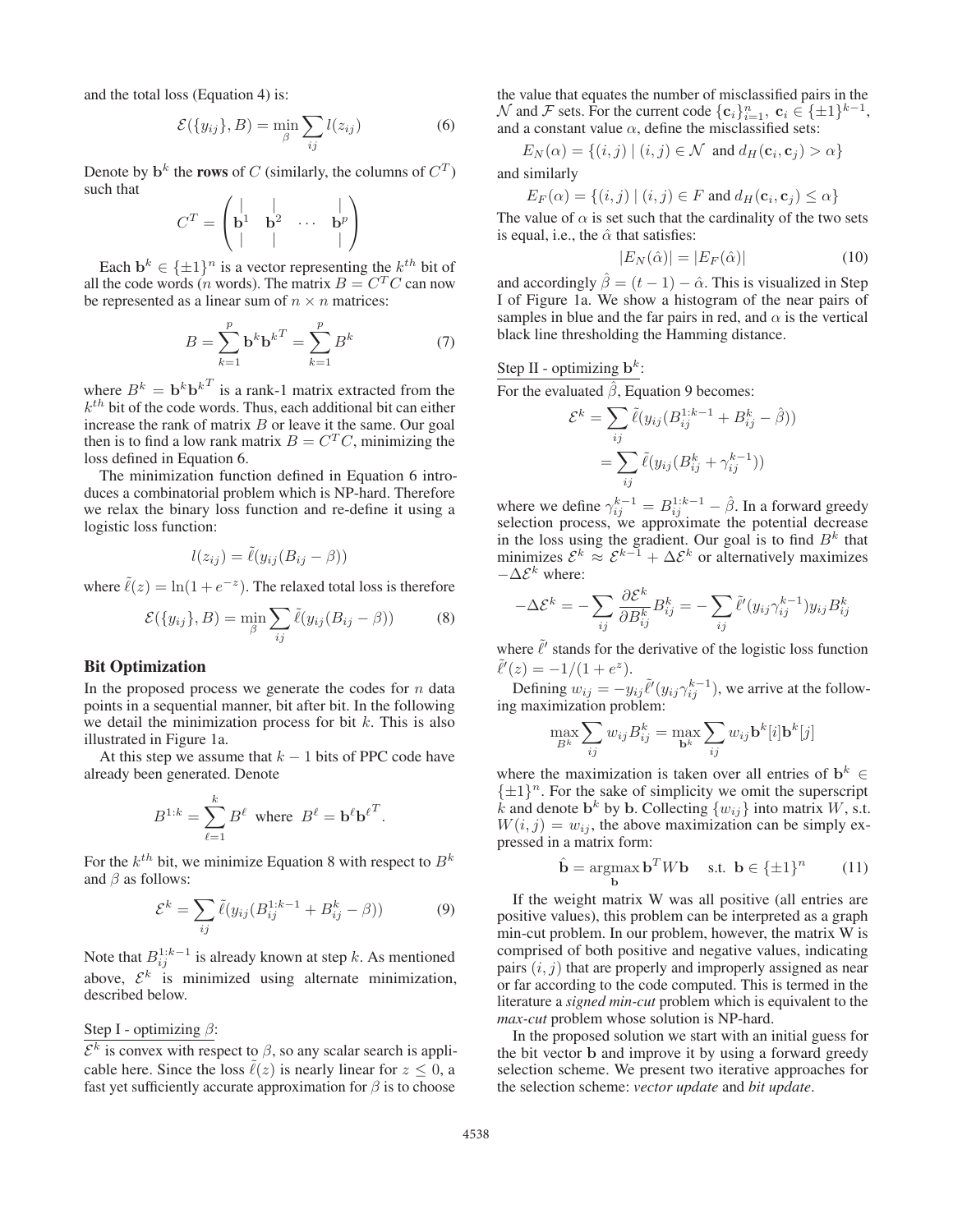Vector Update Given an initial guess for **b**, the *vector update* method updates the entire vector at once. At each iteration the vector is improved by applying:

$$
\mathbf{b}' = sign(W\mathbf{b})
$$

where **b**' is the updated vector that satisfies:  $\mathbf{b}^T W \mathbf{b}^T$  $\mathbf{b}^T W \mathbf{b}$ . The following four theorems prove that  $\mathbf{b}'$  is a better vector than **b**:

**Theorem 1.** *For any*  $n \times n$  *matrix W and* **b**,  $b' \in \{\pm 1\}^n$ *, if*  $\mathbf{b}' = sign(W\mathbf{b})$ *, then*  $\mathbf{b}'^T W \mathbf{b} \geq \mathbf{b}^T W \mathbf{b}$ 

Theorem 2. *Assuming* W *is Positive Semidefinite, if*  $\mathbf{b}^{T} W \mathbf{b} > \mathbf{b}^{T} W \mathbf{b}$ , then  $\mathbf{b}^{T} W \mathbf{b}^{T} > \mathbf{b}^{T} W \mathbf{b}$ .

Theorem 3. *Any symmetric matrix* W *can become Positive Semidefinite by applying*  $W \leftarrow W + |\lambda|I$  *where*  $\lambda$  *is the smallest eigenvalue of* W*.*

Theorem 4. *Adding a constant value to the diagonal of the weight matrix W will not affect the output code computed.*

Proofs are given in the Appendix. Using the above theorems, Algorithm 1 summarizes the *vector update* iterations.

| <b>Algorithm 1</b> Vector Update $(b, W)$                                                                              |  |  |  |  |  |  |  |
|------------------------------------------------------------------------------------------------------------------------|--|--|--|--|--|--|--|
| $\hat{\mathbf{b}} \leftarrow \mathbf{b}$                                                                               |  |  |  |  |  |  |  |
| $W \leftarrow W +  \lambda  I$ where $\lambda$ is the smallest e.v. of W                                               |  |  |  |  |  |  |  |
| repeat                                                                                                                 |  |  |  |  |  |  |  |
| $\begin{array}{l} \mathbf{b} \leftarrow \hat{\mathbf{b}} \\ \hat{\mathbf{b}} \leftarrow sign(W\mathbf{b}) \end{array}$ |  |  |  |  |  |  |  |
|                                                                                                                        |  |  |  |  |  |  |  |
| until $\hat{\mathbf{b}} = \mathbf{b}$                                                                                  |  |  |  |  |  |  |  |
| return h                                                                                                               |  |  |  |  |  |  |  |

Bit Update Unlike the *vector update*, the *bit update* method changes one bit at a time: For each bit in vector **b**, we flip the bit and determine whether the new value improved the objective  $\mathbf{b}^T W \mathbf{b}$ . This is repeated for each bit sequentially, and over the entire vector, until convergence. This procedure can be applied very efficiently using the following scheme: Define **b** = **b**<sub>(i)</sub> + **b**<sub>(−i)</sub>, where **b**<sub>(i)</sub> = (0...b<sub>i</sub>...0) is a one-hot vector with the  $i^{th}$  entry of **b** at the  $i^{th}$  coordinate. Accordingly,  $\mathbf{b}_{(-i)} = \mathbf{b} - \mathbf{b}_{(i)}$  is the vector **b** with 0 at the  $i^{th}$  coordinate. When optimizing the  $i^{th}$  bit:

$$
\mathbf{b}^T W \mathbf{b} = (\mathbf{b}_{(i)} + \mathbf{b}_{(-i)})^T W (\mathbf{b}_{(i)} + \mathbf{b}_{(-i)}) =
$$

$$
= \mathbf{b}_{(i)}^2 W(i, i) + 2 \mathbf{b}_{(-i)}^T W \mathbf{b}_{(i)} + const
$$

It can be verified that the only term affecting the optimization is  $\mathbf{b}_{(-i)}^T W \mathbf{b}_{(i)}$ . Therefore we can optimize each bit in **b** by looking at the value of the  $i^{th}$  element of  $\mathbf{b}_{(-i)}^T W$ . Subsequently, the only elements affecting this value in the matrix W are in the  $i^{th}$  column of W. Thus,

$$
\mathbf{b}[i]' = sign\left(\mathbf{b}_{(-i)}^T W[:, i]\right) \tag{12}
$$

where we denote by  $W[:, i]$  the  $i^{th}$  column of W. We apply this optimization scheme for each bit sequentially and rethis optimization scheme for each bit sequentially, and repeatedly over the entire vector **b**, until convergence. Each bit

update is inserted immediately into **b** so that the optimization for the  $i + 1$  bit will account for the preceding bits that have been calculated. This update is computationally inexpensive, requiring  $O(n)$  operations for each bit update, and  $O(n^2)$ operations for one round over the entire **b**. This method is summarized in Algorithm 2.

| <b>Algorithm 2</b> Bit Update $(b, W)$                                         |  |
|--------------------------------------------------------------------------------|--|
| repeat                                                                         |  |
| $\hat{\mathbf{b}} \leftarrow \mathbf{b}$                                       |  |
| for $i \leftarrow 1, N$ do                                                     |  |
| $\mathbf{b}_{-i} \leftarrow \mathbf{b}, \quad \mathbf{b}_{-i}[i] \leftarrow 0$ |  |
| $\mathbf{b}[i] \leftarrow sign(\mathbf{b}_{i}^{T}, W[:, i])$                   |  |
| until $\hat{b} = b$                                                            |  |
| return b                                                                       |  |

The two algorithms presented for the iterative bit optimization scheme provide a solution to the max-cut problem where both positive and negative weights appear on the graph edges. The iterations require several light computations and stop when a local maximum is reached and the iteration scheme can no longer improve upon the current bit vector. We show in the Experiments Section that the bit update scheme achieves better codes than the vector update and is therefore preferable.

## Initial Guess

Our method is based on an iterative scheme. Therefore, we start the optimization with an initial guess and improve upon it. A common solution is to relax the constraints  $\mathbf{b}[i] \in \pm 1$ and allow real-valued solutions. This enables the maximization problem to be cast as an eigenvalue problem. The final solution is then obtained by thresholding the results, in a similar manner to Weiss, Torralba, and Fergus (2009). Interestingly, we have found that starting from a *random guess* and applying the suggested iterations produces more accurate solutions and with much faster compute time than the traditional eigenvalue solutions.

In conclusion, the algorithm provided above can be used to solve the signed graph min-cut problem where W consists of both positive and negative weights. We show empirically that our solution is equivalent to or outperforms other methods, by starting from a random guess solution and applying an update scheme until convergence. Note, that the proposed update schemes can improve upon any approximated solution suggested in the literature, as the suggested iterations do not deteriorate and can only improve the objective function. Our evaluations and experimental results are provided in the Experiments Section.

# Signed Graph Min-Cut Problem

Equation 11 suggests that our problem can be cast as a signed graph min-cut problem. A weighted graph is represented by a vertex set  $V = \{1, \dots, n\}$  and weights  $W_{ij} = W[i, j] =$  $W[j, i]$  for each pair of its vertices  $(i, j) \in V \times V$ . The weight of the minimum cut  $w(G, G)$  is given by the following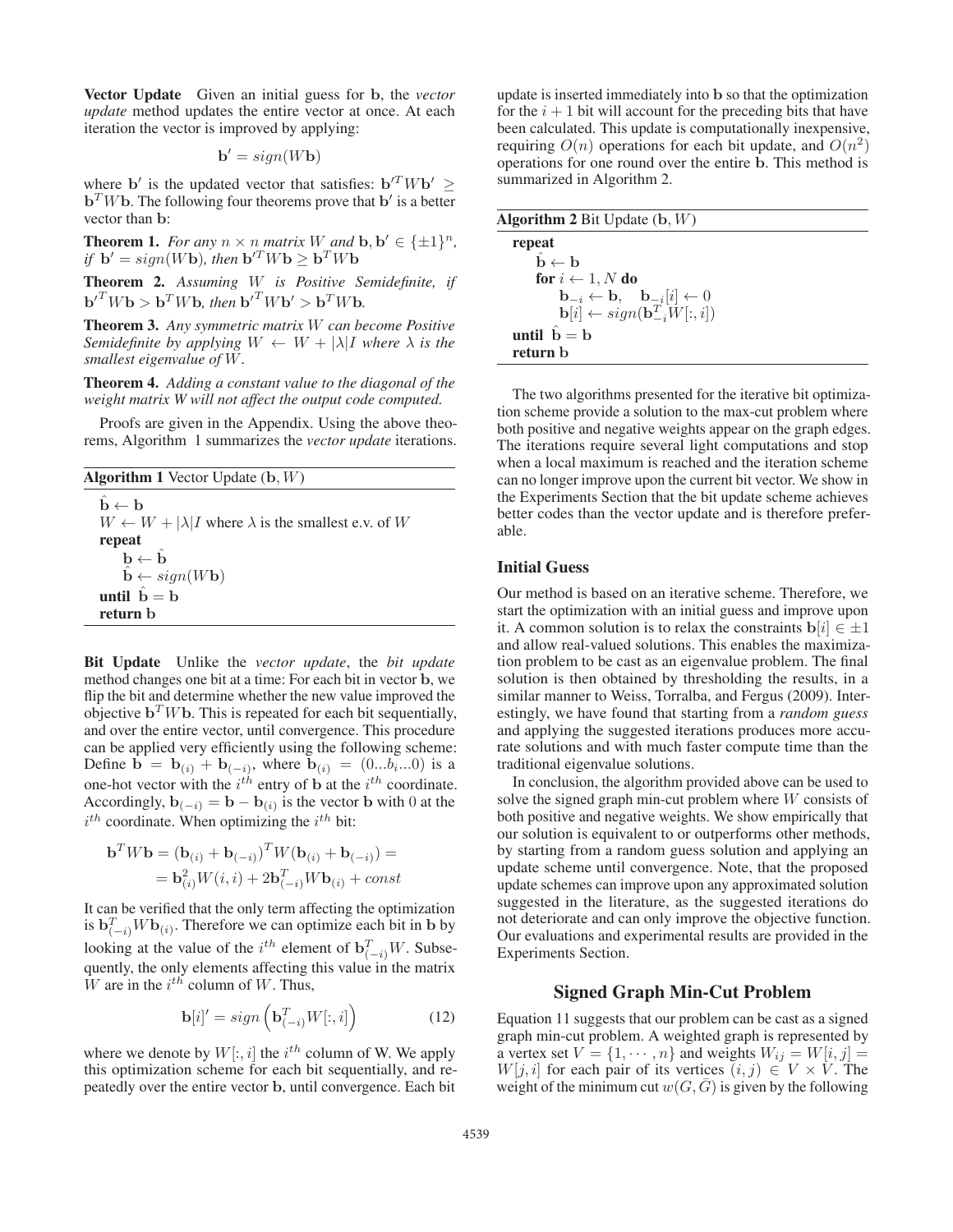problem:

Minimize 
$$
\frac{1}{2} \sum_{i,j} W_{ij} (1 - b_i b_j) \text{ s.t. } b_i \in \{\pm 1\}.
$$
 (13)

where  $\mathbf{b} = [b_1, \dots, b_n]$  is an indicator vector s.t.  $b_i = 1$  if  $i \in G$  and  $b_i = -1$  if  $i \in \overline{G}$ . The above minimization is an  $i \in G$  and  $b_i = -1$  if  $i \in \overline{G}$ . The above minimization is an integer quadratic program whose solution is known to be NPhard (Alon and Naor 2004). Note that the above formulation can be expressed similarly by  $maximize$  **b**<sup>t</sup>Wb *s.t.* **b**  $\in$  $\{\pm 1\}^n$ , which is similar to the expression given in Equation 11. The weights collected in Equation 13 refer only to pairs  $(i, j)$  s.t.  $b_i \neq b_j$ . Thus, the minimal cut aims at including as many negative weights as possible while excluding positive weights. Since we are dealing with signed graphs, balancing the cut is not critical as it is in unsigned graphs since cutting a small component with few edges does not necessarily provide the smallest cut.

Alon and Naor (2004) define the above problem as a  $||W||_{\infty\to 1}$  norm and provide a semidefinite relaxation:  $maximize \sum_{ij} W_{ij} \mathbf{u}_i \cdot \mathbf{v}_j$  s.t.  $\|\mathbf{u}_i\| = \|\mathbf{v}_j\| = 1$ . The semidefinite program can be solved within an additive error of  $\epsilon$  in polynomial time. Alon and Naor suggested three techniques to round the semidefinite solution into a binary solution ( $b_i \in {\pm 1}$ ), which provides an approximation to the original solution up to a constant factor  $(K_G,$  called *Grothendieck's constant*,  $1.570 \leq K_G \leq 1.782$ ). In the Experiments Section we show that our iterative update approach can improve over Alon and Naor's solution when taking their solution as an initial guess. Moreover, taking a random guess as an initial solution provides a final solution that is comparable or better, so the benefit of using a costly approximated solution as initial guess is questionable.

The minimization in 13 can be equivalently rewritten in a quadratic form:

Minimize 
$$
\frac{1}{2} \sum_{i,j} W_{ij} (b_i - b_j)^2
$$
 s.t.  $b_i \in \{\pm 1\}$  (14)

The matrix form of the above minimization reads: mimimize **b**<sup>t</sup>L**b** s.t. **b**  $\in \{\pm 1\}^n$ , where  $L = D - W$  is the Laplacian of W and D is a diagonal matrix  $D_{ij} =$ is the Laplacian of W and D is a diagonal matrix  $D_{ii} = \sum W_{ii}$ . The Laplacian of a graph is frequently used for  $\sum_{i} W_{ij}$ . The Laplacian of a graph is frequently used for graph clustering or graph-cut using spectral methods. It was shown that taking the second-smallest eigenvector (the Fiedler vector) and thresholding it at zero provides a relaxed approximation for the minimization in Eq. 14 (see Von Luxburg for more details). However, spectral methods commonly deal with positive weights where the matrix W is guaranteed to be positive semidefinite. This is not the situation in our case where eigenvalues might be negative as well.

Kunegis, Lommatzsch, and Bauckhage (2009) suggested an alternative for graph Laplacian for signed-graphs:  $\bar{L}$  =  $\overline{D} - W$ , where  $\overline{D}_{ii} = \sum_j |W_{ij}|$  and proved that  $\overline{L}$  is positive semidefinite. However, Knyazev (2017) argue that the itive semidefinite. However, Knyazev (2017) argue that the signed Laplacian does not give better clustering results than the original definition of Laplacian, even if the graph is signed. We show in our experiments that neither solution works as well as the greedy update scheme suggested in this paper.

## Optimizing the Hashing Functions

Finally, we arrive at the out-of-sample extension and explain how to learn hashing functions to encode out-of-sample data points. We found that it is preferable to first optimize for the binary vector  $\mathbf{b}^k$ , then learn a hashing function  $h^k(\mathbf{x})$ requiring  $h^k(\mathbf{x}_i) = \mathbf{b}^k[i]$ , for  $i = 1..n$ . Optimizing directly for the hashing function yields a non-linear optimization that often provides inaccurate results. Splitting the optimization into two steps allows each step to be exploited in the best manner. We assume that novel data points will be drawn from the same distribution of the given data  $X$ . Therefore, the hashing functions can be optimized using the empirical loss over  $\mathcal{X}$ .

We denote by  $\tilde{\mathbf{b}}^k$  the optimal  $\mathbf{b}^k$  resulting from the first step. This vector encodes the optimal binary values for the  $k^{th}$  bit (over all data points). We then train a binary classifier  $h^{k}(\mathbf{x};\Theta)$  over the input pairs  $\{(\mathbf{x}_i, \tilde{\mathbf{b}}^k[i])\}$ , by minimizing a loss function:

$$
\min_{\Theta} \sum_{i=1}^{n} \mathcal{L}(h^{k}(\mathbf{x}_{i}, \Theta), \tilde{\mathbf{b}}^{k}[i])
$$

where  $\Theta$  denotes the classifier's parameters. We use kernel SVM (Scholkopf and Smola 2001) with Gaussian kernels to classify the points  $\{x_i\}$  into  $\pm 1$ , but any standard classifier can be applied similarly. At step  $k$ , we train the hash functions  $h^k$  and construct the  $k^{th}$  bit for the binary codes:  $\mathbf{b}^k = [h^k(\mathbf{x}_1), h^k(\mathbf{x}_2), \cdots, h^k(\mathbf{x}_n)]^T$ . This bit is updated immediately in the codes  $\{\mathbf{c}_i\}_{i=1}^n$ , allowing the  $k + 1$  bit to account for the errors in  $\mathbf{b}^k$ . This error correcting scheme is account for the errors in  $\mathbf{b}^k$ . This error correcting scheme is another benefit of the two-step solution.

As we proceed, the algorithm adds more bits to the PPC code. Each additional bit is aimed at decreasing the total loss. The process terminates when the total loss is below a given threshold, or when the number of bits exceeds p.

## Experiments and Results



Figure 2: Visualizations of the bits assigned to each data point in a 2-dimensional space according to PPC. In these images, blue points have been assigned 1 while red points have been assigned -1.

To illustrate the optimization process, a synthetic example is shown in Figure 2. In this figure 300 points are drawn in 2D in a range of  $[-0.5..0.5] \times [-0.5..0.5]$ . The figure shows the first 4 first bits (red/blue indicate  $\pm 1$ ) where the proximity matrix was generated with a r-neighborhood proximity measure. This demonstrates how the PPC algorithm tries to separate the vector space into two labels by balancing between areas with high neighbor density and correcting for the errors of previous bits.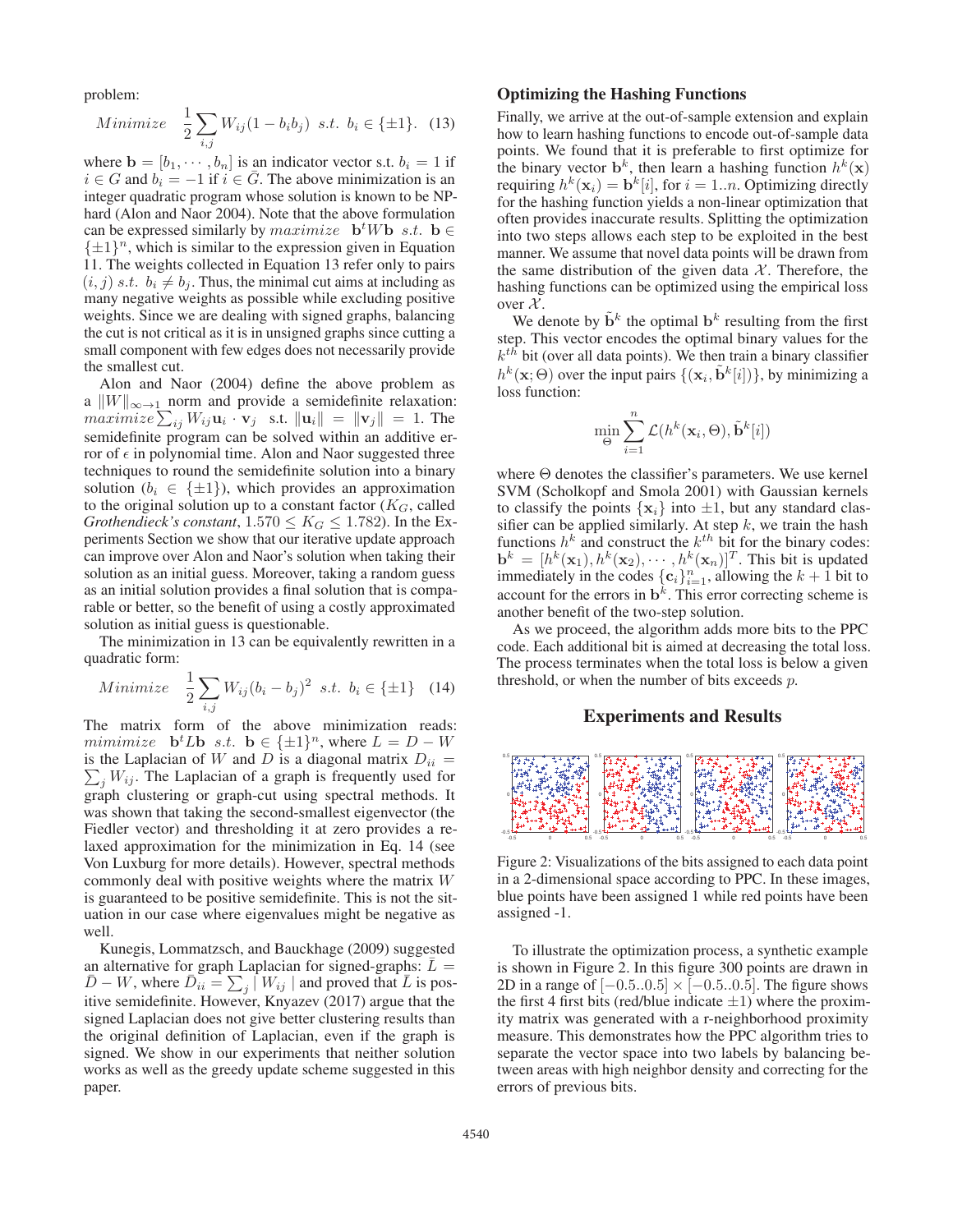| <b>AUC</b>         | <b>CIFAR-10</b> |          |          |          |          |          |          |          |
|--------------------|-----------------|----------|----------|----------|----------|----------|----------|----------|
| <b>Code Length</b> | 12              | 16       | 24       | 32       | 48       | 64       | 96       | 128      |
| <b>SH</b>          | 0.121379        | 0.121498 | 0.119628 | 0.121108 | 0.126965 | 0.12771  | 0.130133 | 0.129777 |
| <b>IMH-tSNE</b>    | 0.154169        | 0.165783 | 0.168781 | 0.150094 | 0.165669 | 0.16049  | 0.163685 | 0.174634 |
| <b>IMH-LE</b>      | 0.170701        | 0.164687 | 0.144931 | 0.154949 | 0.165396 | 0.152761 | 0.162143 | 0.152876 |
| <b>SGH</b>         | 0.129056        | 0.12776  | 0.131998 | 0.138006 | 0.136264 | 0.144698 | 0.153421 | 0.157661 |
| <b>LGHSR</b>       | 0.136739        | 0.144933 | 0.149855 | 0.148962 | 0.144178 | 0.144102 | 0.150296 | 0.147022 |
| <b>SDH</b>         | 0.249316        | 0.191575 | 0.229962 | 0.250167 | 0.227537 | 0.257303 | 0.288238 | 0.326233 |
| PPC.               | 0.28365         | 0.312302 | 0.308905 | 0.329332 | 0.343186 | 0.352296 | 0.354291 | 0.355555 |

Table 1: Area under the curve of precision-recall for varying code lengths on the CIFAR-10 dataset. The methods compared: Spectral Hashing (SH) (Weiss, Torralba, and Fergus 2009), Inductive Manifold Hashing (IMH) (Shen et al. 2013), Scalable Graph Hashing (SGH) (Jiang and Li 2015), Large Graph Hashing with Spectral Rotation (LGHSR) (Li, Hu, and Nie 2017), Supervised Discrete Hashing (SDH) (Shen et al. 2015), and our method (PPC).



Figure 3: Joint histogram of Hamming distances (x-axis) with respect to the Euclidean distances (y-axis) for PPC code computed on data with r-neighborhood affinity of (left-toright)  $r = 10$ ,  $r = 20$  and  $r = 30$ .

The mutual relationships between the actual distances and the Hamming distances are illustrated in Figure 3, which shows the joint histogram of  $d_H(c_i, c_j)$  vs. the Euclidean distances,  $d_{ij}$  for three cases. This is another synthetic 2D example with varying r-neighborhood proximity measures. The x-axis indicates the Hamming distances of the generated code and the y-axis indicates the actual Euclidean distances. The histograms are plotted as gray-scale images where the grayvalue in each entry indicates the number of pairs with the associated distances. The brighter the gray-value, the greater the number of pairs (we display the log of the actual values for a better visualization). For each case we see that most of the pairs with Euclidean distance below  $r = 10, 20, 30$  (the pairs labeled as "Near" in this example) are concentrated to the left of the respective Hamming distances,  $d_H = 11, 12, 13$ . These were also the final  $\alpha$  values at the last step of each case. It is interesting to note that the conditional distributions of  $d_H$ at the two sides of the alpha values are wide, while the order of the Euclidean distances is not necessarily preserved in the respective Hamming distances. This indicates that the bits are allocated solely to optimize the neighborhood constraints, and not to meet any other requirements such as preserving the ordinal distances. This allows for optimal allocation of the bit resources.

We evaluate Proximity Preserving Code on several public datasets: MNIST (Deng 2012), CIFAR-10 (Krizhevsky, Nair, and Hinton 2014), and LabelMe (Russell et al. 2008). CIFAR-10 (Krizhevsky, Nair, and Hinton 2014) is a labeled subset of the 80 million tiny images dataset, consisting of 60,000 32x32 color images represented by 512-dimensional GIST feature vectors (Oliva and Torralba 2001). It is split into 59,000 images in the training set and 1000 in the test set. MNIST (Deng 2012) is the well-known database of handwritten digits in grayscale images of size 28x28. The dataset is split into a training set of 69,000 samples and a test set of 1,000 samples. LabelMe (Russell et al. 2008) has 20,019 training images and 2000 test images, each with a 512D GIST descriptor. The descriptors were dimensionality reduced to 40D using PCA. We use this dataset as unsupervised, and the affinity is defined by thresholding in the Euclidean GIST space such that each training point has an average of 100 neighbors.

We evaluate the results by computing a precision-recall graph of varying Hamming thresholds (denoted by  $\alpha$  in Equation 2). We compare our methods to the following stateof-the-art spectral hashing methods: Spectral Hashing (SH) (Weiss, Torralba, and Fergus 2009), Anchor Graph Hashing (AGH) (Liu et al. 2011), Inductive Manifold Hashing (IMH) (Shen et al. 2013), Scalable Graph Hashing (SGH) (Jiang and Li 2015), Supervised Discrete Hashing (SDH) (Shen et al. 2015), and Large Graph Hashing with Spectral Rotation (LGHSR) (Li, Hu, and Nie 2017). We use the default settings that the authors provided, and as in Shen et al. (2013) we use settings of anchor number  $m = 300$  and neighborhood number  $s = 3$ . For IMH, we show results using both Laplacian eigenmaps (LE) and t-SNE.

We first compare our method in the unsupervised (or selfsupervised) setting to the unsupervised methods listed above. Results are shown in Figure 4a. We show the precision-recall graph of the LabelMe dataset with the self-supervised affinity labels. The results are for the 50 bit code computed for the train set vs. the test set. The results clearly show that our code is more accurate than the other methods over *all* Hamming thresholds.

Next, we compare our method in the supervised scenario. Figure 4b shows the precision-recall of 50 bit codes for the MNIST dataset. The results are computed for the test set only, showing that our method outperforms the other methods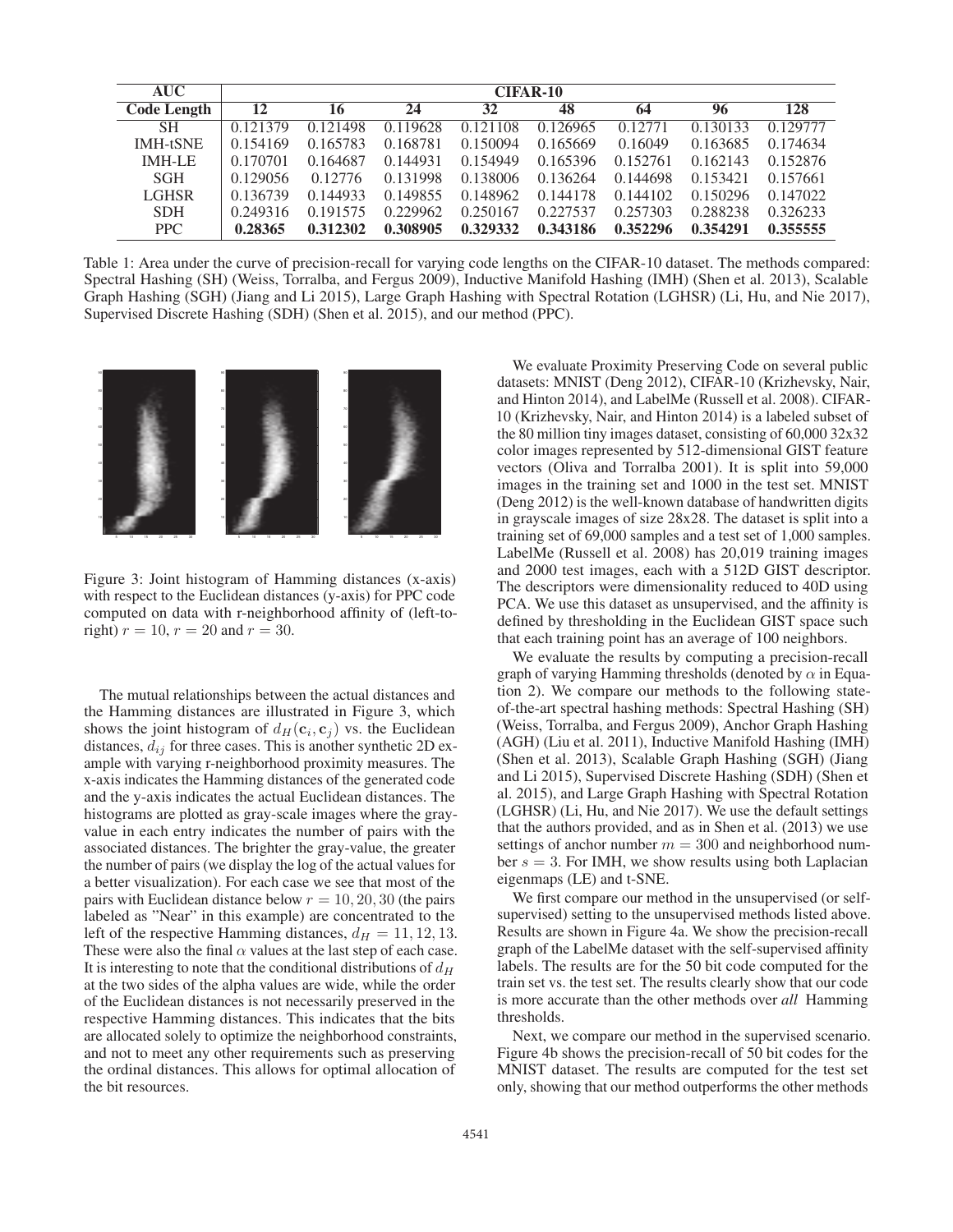

Figure 4: Precision-recall of 50 bit codes with varying Hamming threshold  $\alpha$  for different datasets. The methods compared: Spectral Hashing (SH) (Weiss, Torralba, and Fergus 2009), Anchor Graph Hashing (AGH) (Liu et al. 2011), Inductive Manifold Hashing (IMH) (Shen et al. 2013), Scalable Graph Hashing (SGH) (Jiang and Li 2015), Supervised Discrete Hashing (SDH) (Shen et al. 2015), and Large Graph Hashing with Spectral Rotation (LGHSR) (Li, Hu, and Nie 2017).



Figure 5: Loss of binary code as a function of code length for PPC with different initial guesses and iterative improvements. This is shown for 4 small datasets. The initial guesses are: signed eigenvector corresponding to the smallest non-trivial eigenvalue of the Laplacian (L) as described in Von Luxburg, signed Laplacian (SL) as suggested by Kunegis, Lommatzsch, and Bauckhage, the sign of the random projection of the 3 smallest non-trivial eigenvalues of the original definition of Laplacian as suggested by Alon and Naor (AN), and random guess (R). We show here results for PPC using only the initial guess, and bit update (BU).

in the more challenging out-of-sample scenario. Similarly, Figure 4c shows the comparison for the CIFAR-10 dataset.

To compare performance at different code lengths, we calculate the area under curve (AUC) for the precision-recall graph in the out-of-sample scenario. Table 1 shows our results on the CIFAR-10 dataset, compared to the results of the spectral methods mentioned above. Our method consistently outperforms the other methods in both short and long codes.

Our solution for the signed min-cut problem includes an iterative scheme that continuously improves the initial guess. As mentioned before, we argue that the initial guess does not play a significant role in the final solution. In fact, at the end of the iterative process, an initial guess based on spectral methods provides similar results to a random initial guess.

In the following experiment, we compute the codes only for the in-sample points (using a fixed random seed) and plot the loss as shown in Equation 4 at each code length. We show our results on the benchmark presented in Norouzi and Blei (2011) for six small datasets, consisting of 1000 training points. Since we use the full versions of the MNIST

and LabelMe datasets in the previous sections, we show here the four remaining datasets. We present the results generated from the following initial guesses: signed eigenvector corresponding to the smallest non-trivial eigenvalue of the Laplacian (L) (Von Luxburg 2007), signed Laplacian (SL) (Kunegis, Lommatzsch, and Bauckhage 2009), the sign of the random projection of the 3 smallest non-trivial eigenvalues of the Laplacian (Alon and Naor 2004) (AN), and random guess (R). We show the effect of improving upon the initial guesses using bit update (BU) as presented in Algorithm 2. Results are shown in Figure 5. The results clearly show that the random guess with bit update performs as well as or surpasses the costly spectral computations, while the bit update improves upon all of the initial guesses.

A comparison between vector update (Algorithm 1) and bit update (Algorithm 2) for different initial guesses is shown in Figure 6. It is clear that the bit update method outperforms the vector update. This is reasonable as the bit update is an optimization with smaller steps, allowing for a broader search for the optimum, whereas the vector update takes large steps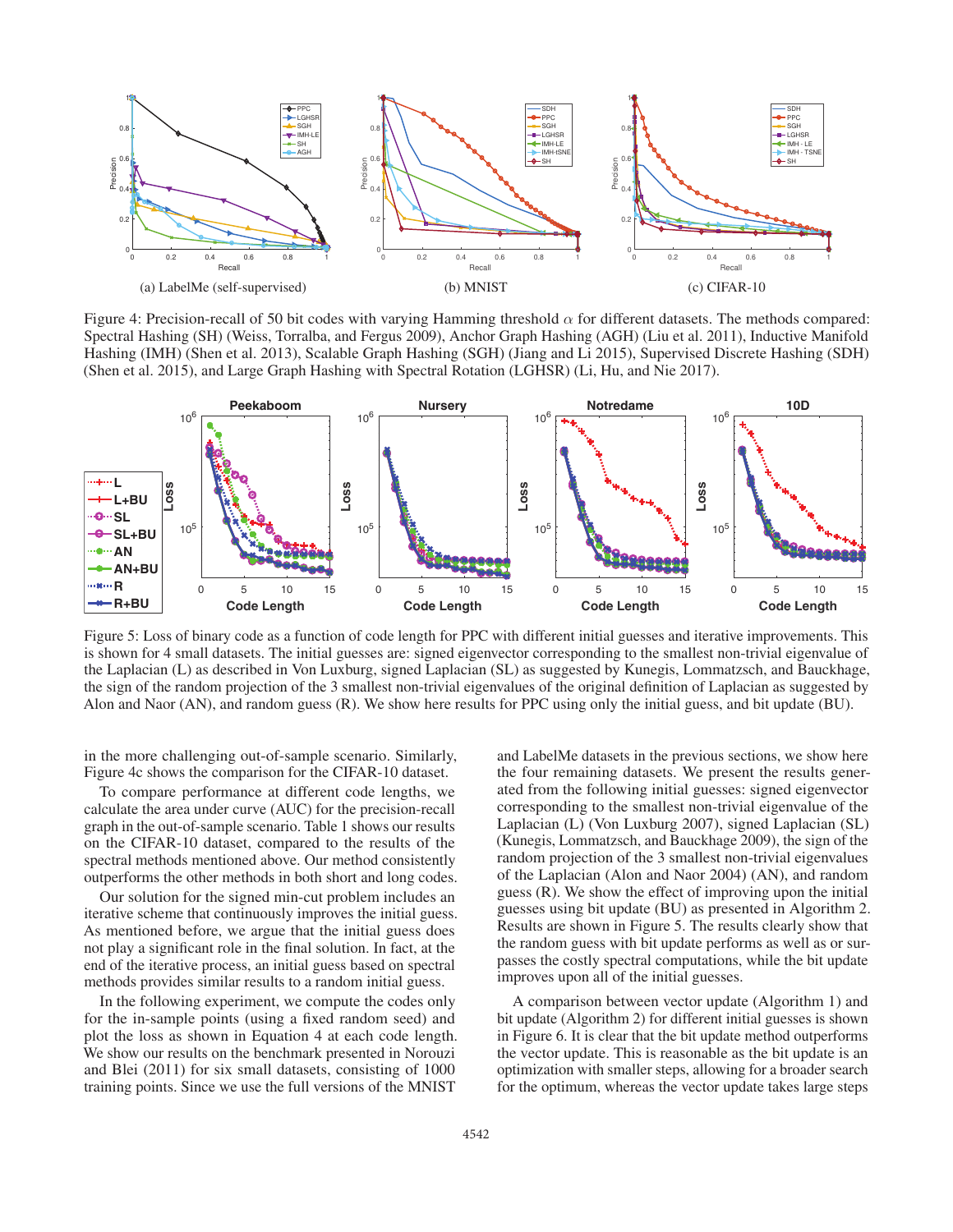

Figure 6: Loss of binary code as a function of code length for PPC with different initial guesses and iterative improvements. This is shown for 4 small datasets. Here we compare the effects of bit update (BU), and vector update (VU). The initial guesses are: signed eigenvector corresponding to the smallest non-trivial eigenvalue of the Laplacian (L) as described in Von Luxburg, signed Laplacian (SL) as suggested by Kunegis, Lommatzsch, and Bauckhage, the sign of the random projection of the 3 smallest non-trivial eigenvalues of the original definition of Laplacian as suggested by Alon and Naor (AN), and random guess (R).

and converges quickly into a local optimum.

#### **Conclusions**

We have shown a binary hashing method called Proximity Preserving Code (PPC) based on the signed graph-cut problem. We propose an approximation to this problem and show its advantages over other methods suggested in the literature. We also introduce a hashing framework that can work for both supervised and unsupervised datasets. The framework computes binary code that is more accurate than state-of-theart graph hashing algorithms, especially in the challenging out-of-sample scenario. We believe the use of the signed graph problem instead of relaxation to the standard graph problem can prove beneficial in other algorithms as well.

#### Appendix

The following four theorems are used in the Vector Update method in Algorithm 1. The proofs are provided below.

**Theorem 1.** *for any*  $n \times n$  *matrix* W *and* **b**,  $b' \in \{\pm 1\}^n$ *, if*  $\mathbf{b}' = sign(\dot{W}\mathbf{b})$ *, then*  $\mathbf{b}'^T W \mathbf{b} \geq \mathbf{b}^T W \mathbf{b}$ 

*Proof.* Denote  $\mathbf{u} = W\mathbf{b}$ . Thus  $\mathbf{b}'^T W \mathbf{b} = \mathbf{b}'^T \mathbf{u} =$ **Proof.** Denote  $\mathbf{u} = W\mathbf{b}$ . Thus  $\mathbf{b}^T W \mathbf{b} = \mathbf{b}^T \mathbf{u} = \sum_i \mathbf{b}^T[i] \mathbf{u}[i]$ . Since  $\mathbf{b}'[i] \in \pm 1$ , the maximal value is obtained when  $\mathbf{b}'[i] = sign(\mathbf{u}[i])$ . We arrive at  $\mathbf{b}^T W \mathbf{b} \geq \mathbf{b}^T W \math$  $\mathbf{b}^T W \mathbf{b}$ .

Theorem 2. *Assuming* W *is positive semidefinite (PSD), if*  $\mathbf{b}^{T} W \mathbf{b} > \mathbf{b}^{T} W \mathbf{b}$ , then  $\mathbf{b}^{T} W \mathbf{b}^{T} > \mathbf{b}^{T} W \mathbf{b}$ .

*Proof.* We express vectors **b**, **b**' using the eigenvectors of W,  $W\mathbf{u}_i = \lambda_i \mathbf{u}_i, \mathbf{b} = \sum \alpha_i \mathbf{u}_i \text{ and } \mathbf{b}' = \sum_i \alpha_i' \mathbf{u}_i.$  Given

$$
\mathbf{b}'^T W \mathbf{b} = (\sum_i \alpha'_i \mathbf{u}_i^T)(\sum_i \alpha_i \lambda_i \mathbf{u}_i) = (15)
$$

$$
= \sum_{i} \alpha'_{i} \alpha_{i} \lambda_{i} \ge \sum_{i} \alpha_{i}^{2} \lambda_{i} = \mathbf{b}^{T} W \mathbf{b}
$$
 (16)

we would like to show that

$$
{\bf b'}^T W {\bf b'} = \sum_i {\alpha'_i}^2 \lambda_i \geq \sum_i \alpha_i^2 \lambda_i = {\bf b}^T W {\bf b}
$$

Using the PSD property of W ( $\lambda_i \geq 0$ ), we define

$$
\mathbf{v} = \begin{bmatrix} \alpha_1 \sqrt{\lambda_1} \\ \vdots \\ \alpha_N \sqrt{\lambda_N} \end{bmatrix} \mathbf{v}' = \begin{bmatrix} \alpha'_1 \sqrt{\lambda_1} \\ \vdots \\ \alpha'_N \sqrt{\lambda_N} \end{bmatrix}
$$

Starting from our original assumption we have:  $\mathbf{v}^T \mathbf{v}' > \mathbf{v}^T \mathbf{v}$ . Using the triangular inequality we have:

 $\|\mathbf{v}\| \cdot \|\mathbf{v}'\| \geq \mathbf{v}^T \mathbf{v}' \geq \|\mathbf{v}\|^2$ 

which follows that  $\|\mathbf{v}'\| \geq \|\mathbf{v}\|$  and accordingly

$$
{\mathbf v'}^T {\mathbf v}' = {\mathbf b'}^T W {\mathbf b}' \ge {\mathbf b}^T W {\mathbf b} = {\mathbf v}^T {\mathbf v}
$$

Theorem 3. *A symmetric matrix* W *can become positive semidefinite by applying*  $W \leftarrow W + |\lambda|I$  *where*  $\lambda$  *is the smallest eigenvalue of* W*.*

*Proof.* According to the Gershgorin Circle Theorem (Gershgorin 1931), for an  $n \times n$  matrix W, define  $R_i$  = shgorin 1931), for an  $n \times n$  matrix W, define  $R_i = \sum_{j=1, j\neq i}^{n} |w_{ij}|$ . All eigenvalues of W are in at least one of the disks  $\{v : |v - w_{ii}| \leq R_i\}$ . Therefore, by adding the smallest eigenvalue to  $w_{ii}$ , the disks will only contain values greater than or equal to zero.  $\Box$ 

Theorem 4. *Adding a constant value to the diagonal of the weight matrix W will not affect the output code computed.*

*Proof.* In PPC, we optimize the vector **b** according to Equation 11. Therefore:

$$
argmax_{\mathbf{b}} \mathbf{b}^{T} (W + |\lambda| I) \mathbf{b}
$$
  
= 
$$
argmax_{\mathbf{b}} \mathbf{b}^{T} W \mathbf{b} + |\lambda| \mathbf{b}^{T} \mathbf{b}
$$
  
= 
$$
argmax_{\mathbf{b}} \mathbf{b}^{T} W \mathbf{b} + |\lambda| n
$$
  
= 
$$
argmax_{\mathbf{b}} \mathbf{b}^{T} W \mathbf{b}
$$

 $\Box$